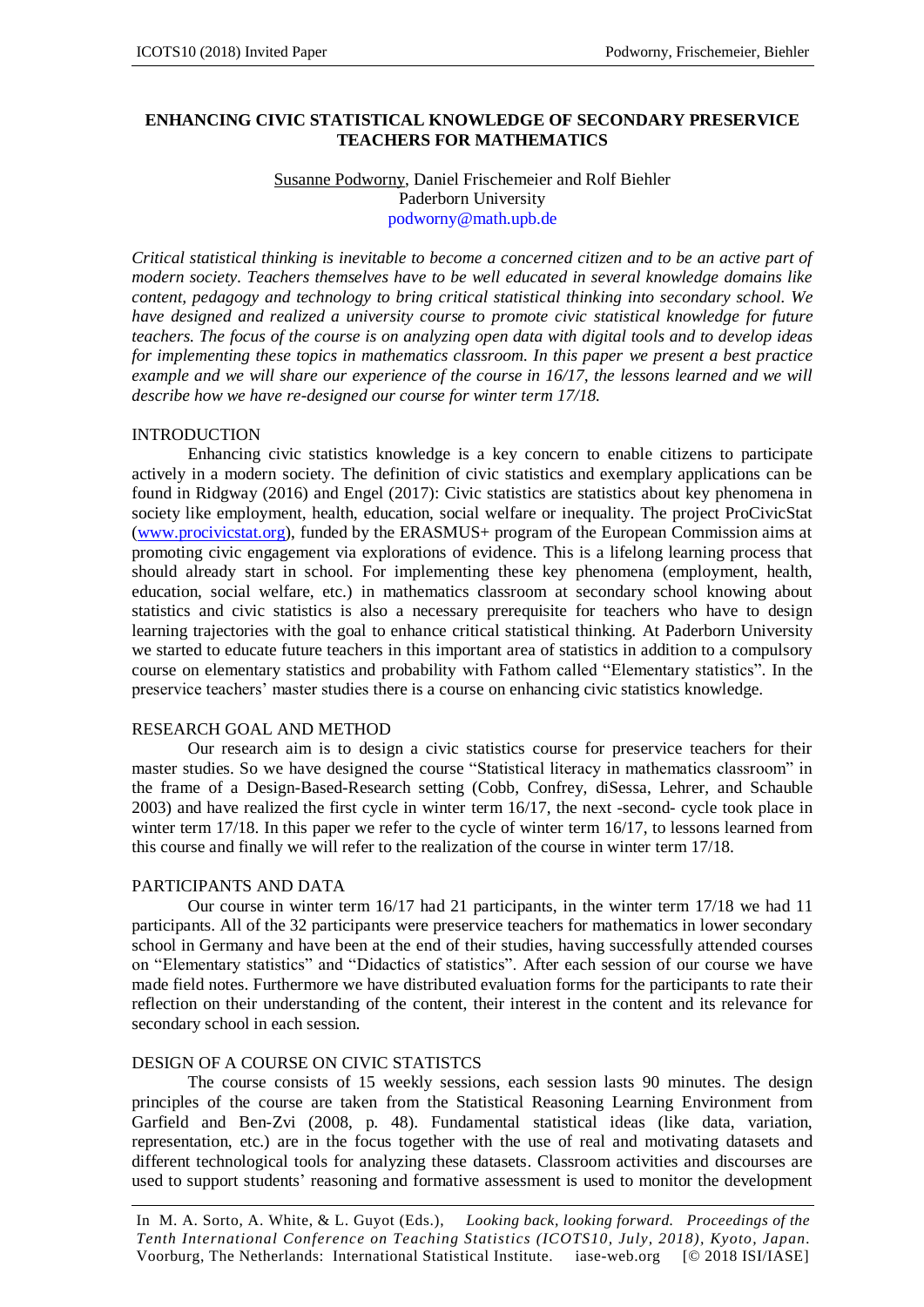of the participants. The main goal of the course "Statistical literacy in mathematics classroom" is to promote critical thinking towards given statistics (for example in the newspapers) and the ability to bring this thinking into classroom. On the one hand there are learning goals in regard to statistical content knowledge and on the other hand in regard to pedagogical content knowledge. With regard to the development of statistical content knowledge we intend to deepen students´ knowledge about reading and interpreting summary statistics and graphical displays (also in the sense of reading beyond data of Friel, Curcio, and Bright 2001) and to introduce students into statistical concepts and constructs (like correlation and causality or Simpson´s paradox) relevant in civic statistics. Since understanding the context is one of the most important aspects in civic statistics, we intend to introduce our participants to the operationalization of concepts like for example unemployment as another learning goal. All this culminates in the learning goal of exploring large and multivariate datasets. With regard to the development of pedagogical content knowledge we aim at ideas for implementing civic statistics in classrooms. Considering civic statistics across subjects is one of the learning goals in this respect. Another learning goal is to get to know relevant material like newspaper articles, websites, tools, and datasets which could be implemented in mathematics classrooms.

# REALIZATION OF THE COURSE IN WINTERTERM 16/17

In this paragraph we will describe the realization of the several sessions in our course in winter term 16/17. The general idea was to start with an introductory task, to give a short introduction into the field of civic statistics and to confront the participants with a first activity related to civic statistics. Then students in pairs of two should lead several sessions, each dealing with one major statistical concept in a selected civic context. The major idea for these sessions was to build on the statistical content knowledge our participants have gained previously in "Elementary statistics" and to apply their statistical content knowledge in civic statistics contexts. A big project on the German gender pay gap was supposed to be the highlight of the course, followed by several small investigations in different contexts. A description of these sessions will be pointed out in the following. Sessions 1-3 were meant for introducing civic statistics. For an immediate start we used a complex statistical display on the distribution of net assets of households in Germany in the years 2003 and 2012 (for details see Biehler, Frischemeier and Podworny 2017) in sessions 1 and 2. A third session was used to refresh technological knowledge on Fathom that was known to the students in advance and should be used later for analyzing multivariate datasets. Sessions 4-9 were led by students. With meetings for preparing these sessions with the authors of this paper in advance, students were in charge of designing and moderating the sessions 4-9. There was a session about representation of data (session 4), two sessions on percentages (session 5 and session 6), a session on correlation and causation (session 7), a session on Simpson's paradox (session 8) and one session on the concept of unemployment (session 9). Sessions 10-13 were dedicated to the gender pay gap project as a highlight of the course. Participants should use their statistical knowledge gained in previous sessions to analyze and understand a multivariate dataset from the German statistical office. The gap between income of men and women is a big discussion in German media, so our participants should look at media reports and articles and use an open dataset from the German statistical office to critically evaluate news about the gender pay gap in Germany. Concepts like unadjusted and adjusted gender pay gap should be understood and comprehended in the dataset. The unadjusted gap is about 23% that men earn more than women in Germany. For the adjusted gap there remain about 7% that cannot be explained. Depending on the purpose of a newspaper the one or the other percentage is used – sometimes without referencing to "adjusted" or "unadjusted". The first session of the project (session 10) was about informing about the background of the German gender pay gap by reading newspaper articles and reports from the German statistical office. For the next two sessions (session 11 and 12) the participants worked in pairs on a random stratified sample downloaded from the German statistical office containing about 60,000 cases with variables like gender, wage per month, region, kind of employment, etc. Fathom was used for explorations. Participants could choose between five aspects of the German gender pay gap for their main investigation (profession, function, age, economy, or region). Another main task of session 11 and 12 was to create a presentation of the findings with the use of PowerPoint. So these sessions were not only about statistical explorations but also about how the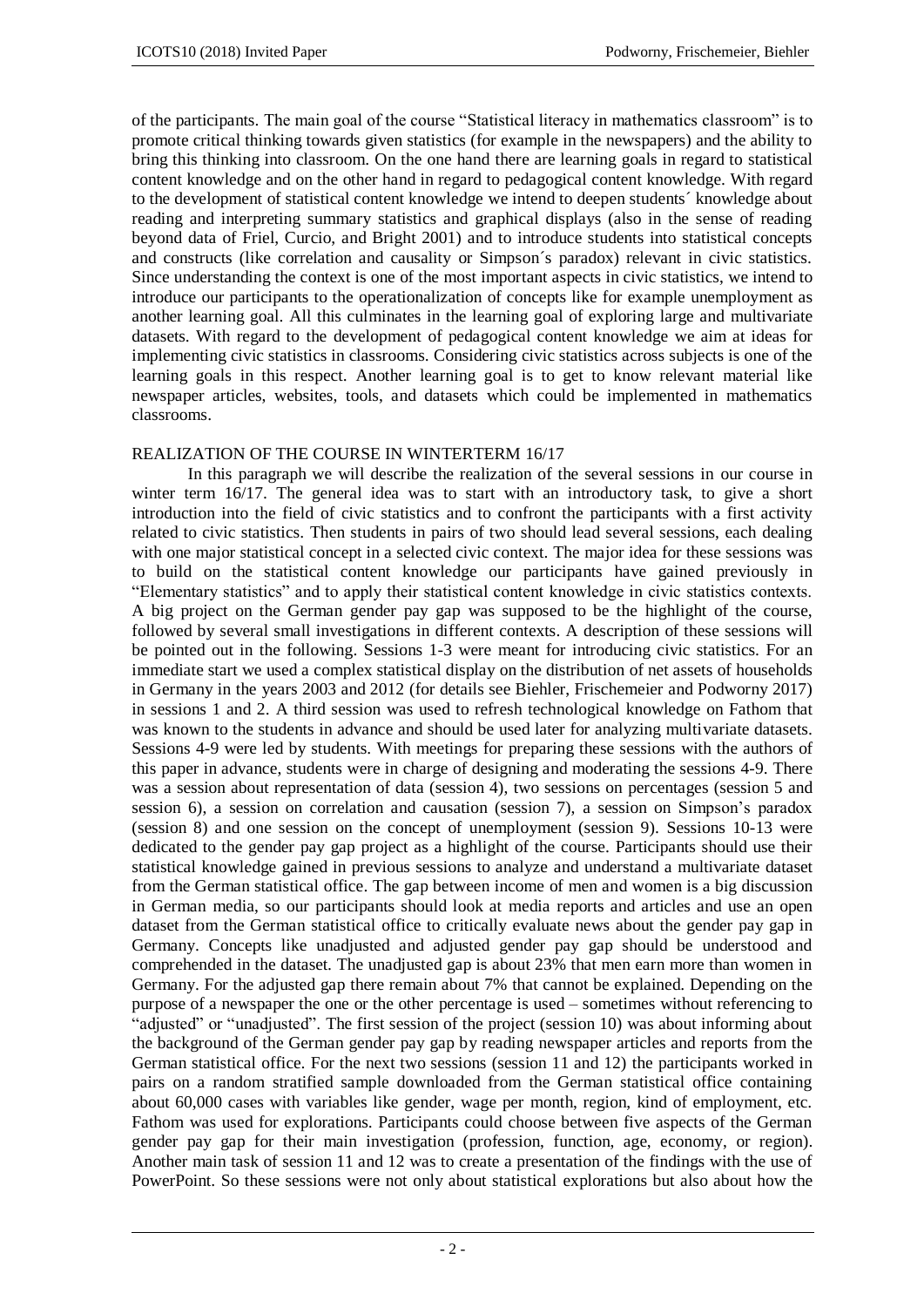findings could be presented and summarized in an adequate way. All presentations took place in session 13. There were two groups for every aspect, one group was presenting and the other was an "expert" group to give feedback. In session 14 the participants worked on small projects. Five different contexts with five different tools were used, explored and analyzed for use in secondary school. Findings of the explorations in these small projects were presented in the last session. As tools we used interactive graphs or applets that can be used for free. For example one project was on unemployment, visualized by Google public data. Another dealt with sexually transmitted diseases, implemented in Smart Center Tool (see e.g., Ridgway, 2016, p. 533). Using Gapminder to explore inequalities in the world was part of another small project. For a summary, we can say that our participants have dealt with many civic statistics contexts during the course. Some were easy to understand, others had difficult context concepts (like "household") that we did not expect to cause difficulties.

### RESULTS AND LESSONS LEARNED FROM THE COURSE IN WINTER TERM 16/17

For the evaluation of the course in winter term 16/17 we collected field notes and evaluated affective and cognitive items in regard to the sessions and the tasks of the course. The overview on the evaluation can be seen in Table 1.

| N <sub>0</sub> | Topic                              | "I have understood<br>today's task very<br>well"<br>Mean | "I liked the content"<br>of today's task very<br>much"<br>Mean | "The content of<br>today's task have a<br>large didactical<br>potential for use in<br>classrooms"<br>Mean |
|----------------|------------------------------------|----------------------------------------------------------|----------------------------------------------------------------|-----------------------------------------------------------------------------------------------------------|
| $\mathbf{1}$   | Introduction I                     | 5.1                                                      | 4.7                                                            | 4.1                                                                                                       |
| 2              | Introduction II                    | 5.8                                                      | 4.9                                                            | 4.1                                                                                                       |
| 3              | Exploring real data                | 6.1                                                      | 4.9                                                            | 4.6                                                                                                       |
| $10-$          | Gender Pay Gap                     | 5.7                                                      | 4.9                                                            | 4.6                                                                                                       |
| 12             | Reading and Working                |                                                          |                                                                |                                                                                                           |
| 13             | Gender Pay Gap                     | 6.0                                                      | 5.7                                                            | Not asked                                                                                                 |
| 14             | Presentation<br>Small PCS projects | 5.6                                                      | 5.0                                                            | 4.4                                                                                                       |

Table 1. Students' rating of three statements on a scale from 1 (does not apply at all) to 7 (fully applies)

As we can see most of the participants liked the activities on civic statistics very much. Especially in the project work of the Gender Pay Gap, our participants have been motivated and really engaged (for further details see Biehler, Frischemeier, and Podworny 2017). Major further findings of the analysis of these data are that participants needed to refresh their statistics knowledge (e.g., in regard to correlation and causation, in regard to describing, interpreting and comparing distributions, etc.) more than expected. One major idea in winter term 16/17 was that the students´ sessions (sessions 4-9) would help to refresh and deepen the statistical content knowledge of the participants. But in the process of the course and also with a view on the field notes, we conclude that the session leaders have been overloaded with their mission – one main finding is, that the session leaders would have needed more support in generating goals for the session, in choosing adequate activities, in using adequate statistical language and in giving adequate feedback to the other participants working on small activities. In addition, the data exploration with Fathom caused some problems, so the participants also would have needed to refresh their technological knowledge more, even though they had a whole course "Elementary statistics" with the use of Fathom some semesters ago.

### RE-DESIGN FOR COURSE IN WINTER TERM 17/18

When reflecting on the lessons learned and thinking about the redesign of the course for the second cycle in winter term 17/18, we decided to keep the general structure of the course and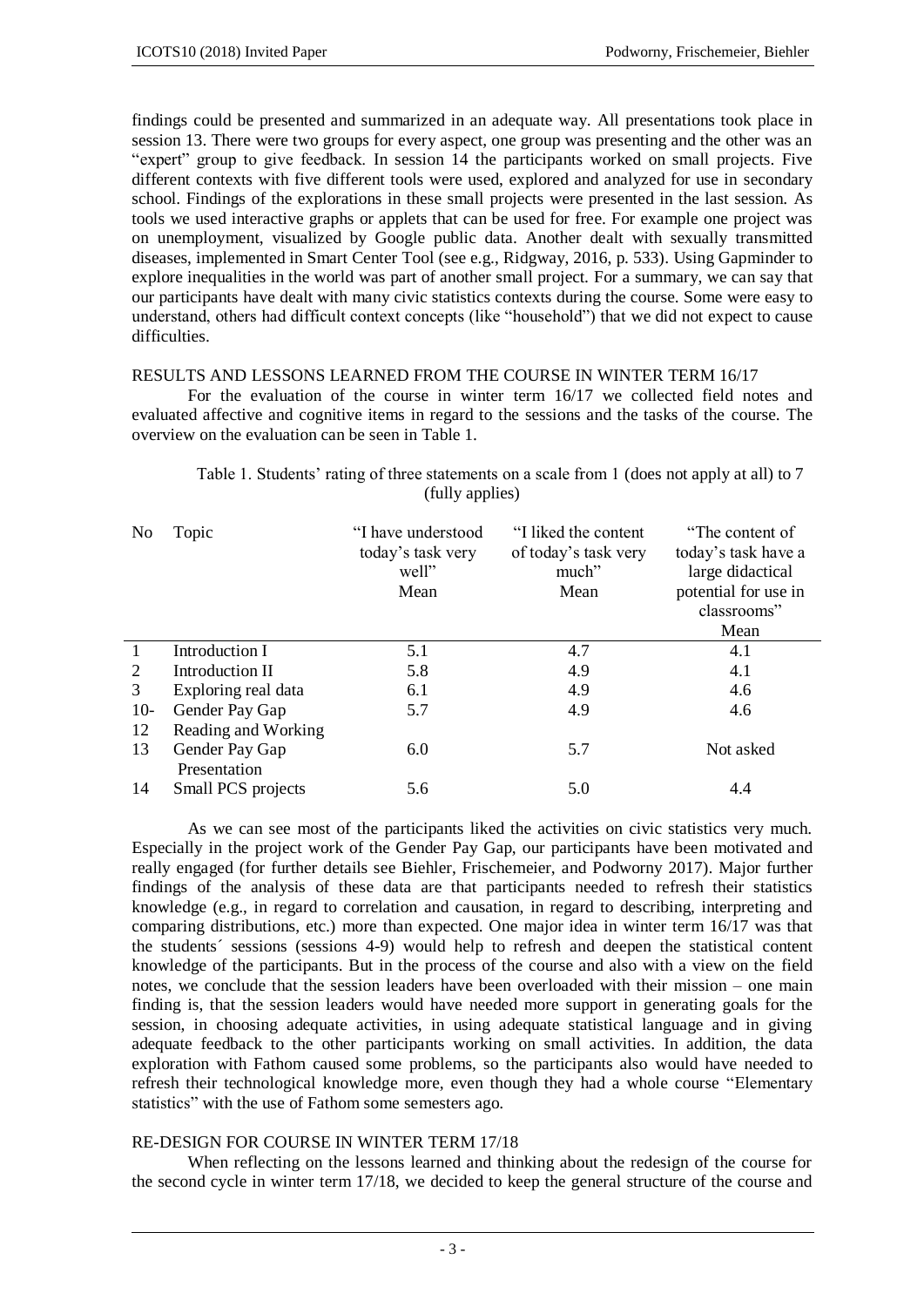we decided that the refreshment of the statistical content knowledge should play an important role in this redesign. Since it was not enough to enhance the statistical knowledge in the students' sessions in winter term 16/17, we decided to implement the sessions on refreshing the relevant statistical knowledge in a more teacher-centered manner, done by the first and the second author of this paper. Furthermore we decided to implement more project sessions, since our participants worked on these activities very engaged, they liked them very much and they also saw potential for implementing these activities in their further teaching.

|  | Table 2. Structure of redesigned course for winter term 17/18 |  |  |  |  |  |
|--|---------------------------------------------------------------|--|--|--|--|--|
|  |                                                               |  |  |  |  |  |

| <b>Sessions</b>                                                                            | Content                                                                                                                                                                                                                                                                            |
|--------------------------------------------------------------------------------------------|------------------------------------------------------------------------------------------------------------------------------------------------------------------------------------------------------------------------------------------------------------------------------------|
| Introduction $(1)$                                                                         | First civic statistics activity, What is statistical literacy/civic<br>statistics?                                                                                                                                                                                                 |
| Refreshing statistical<br>content knowledge (2-5)                                          | Different percentages (row, column, cell), group comparisons,<br>correlation and causation, Simpson's paradox; Critical thinking;<br>Posing adequate statistical questions; Exploring meaningful datasets<br>with Fathom                                                           |
| Students working on mini<br>projects $(6-10)$<br>Gender pay gap (GPG)<br>project $(11-14)$ | Statistics about the world; German hospital statistics; Inequality in<br>the world; Daily habits of US citizens; German accident statistics<br>Getting to know the GPG discussion/the adjusted and unadjusted<br>GPG, Exploring real data about GPG and presenting the results via |
| Concluding session (15)                                                                    | PowerPoint<br>Summing up and closing discussion                                                                                                                                                                                                                                    |

In sessions 2-5 the statistical knowledge of the participants will be refreshed. At first we will refresh the basics of descriptive statistics, and then discuss critical thinking elements with regard to newspaper articles and statistical graphs with our participants. We will discuss the PPDAC-cycle and the generation of adequate statistical questions and apply the participants' refreshed knowledge in an exploration of meaningful data using Fathom. Presenting the findings will conclude the fifth session. In sessions 6-10 our participants will work on new mini projects in teams of two. These mini projects will be a combination of the students' sessions (4-9) and the small PCS projects (14) from the last cycle. Each mini project session will last 90 minutes and will be led by student leaders. In contrast to the last cycle, student leaders will get a ready-for-use worksheet in advance for use during the session. In these 90 minutes the participants will explore real and meaningful data with different tools (amongst others Fathom, Gapminder, CODAP) in a broad range of civic statistics data along the worksheet. Taking into account the national level, two of the small projects will be devoted to the hospital and the accident situation in Germany. Two other small projects will be about the inequality in the world, using CODAP and Gapminder for the specific explorations. Another small project will cover the analysis of the daily activities of US citizens using a specific free online tool. The gender pay gap project (sessions 11-14) will be realized in the same way like in winter term 16/17. Our 17/18 course will close with a closing session (session 15) summing up the course and discussing possible implications for mathematics classrooms.

# **REFERENCES**

- Biehler, R., Frischemeier, D., and Podworny, S. (2017). *Design, realization and evaluation of a university course for preservice teachers on developing statistical reasoning and literacy with a focus on civic statistics*. Paper presented at the World Statistics Congress 61, Marrakech, **Marocco**
- Cobb, P., Confrey, J., diSessa, A., Lehrer, R., and Schauble, L. (2003). Design Experiments in Educational Research. *Educational Researcher, 32*(1), 9-13.
- Engel, J. (2017). Statistical Literacy for active Citizenship: A Call for Date Science Education. *Statistics Education Research Journal, 16*(1), 44-49.